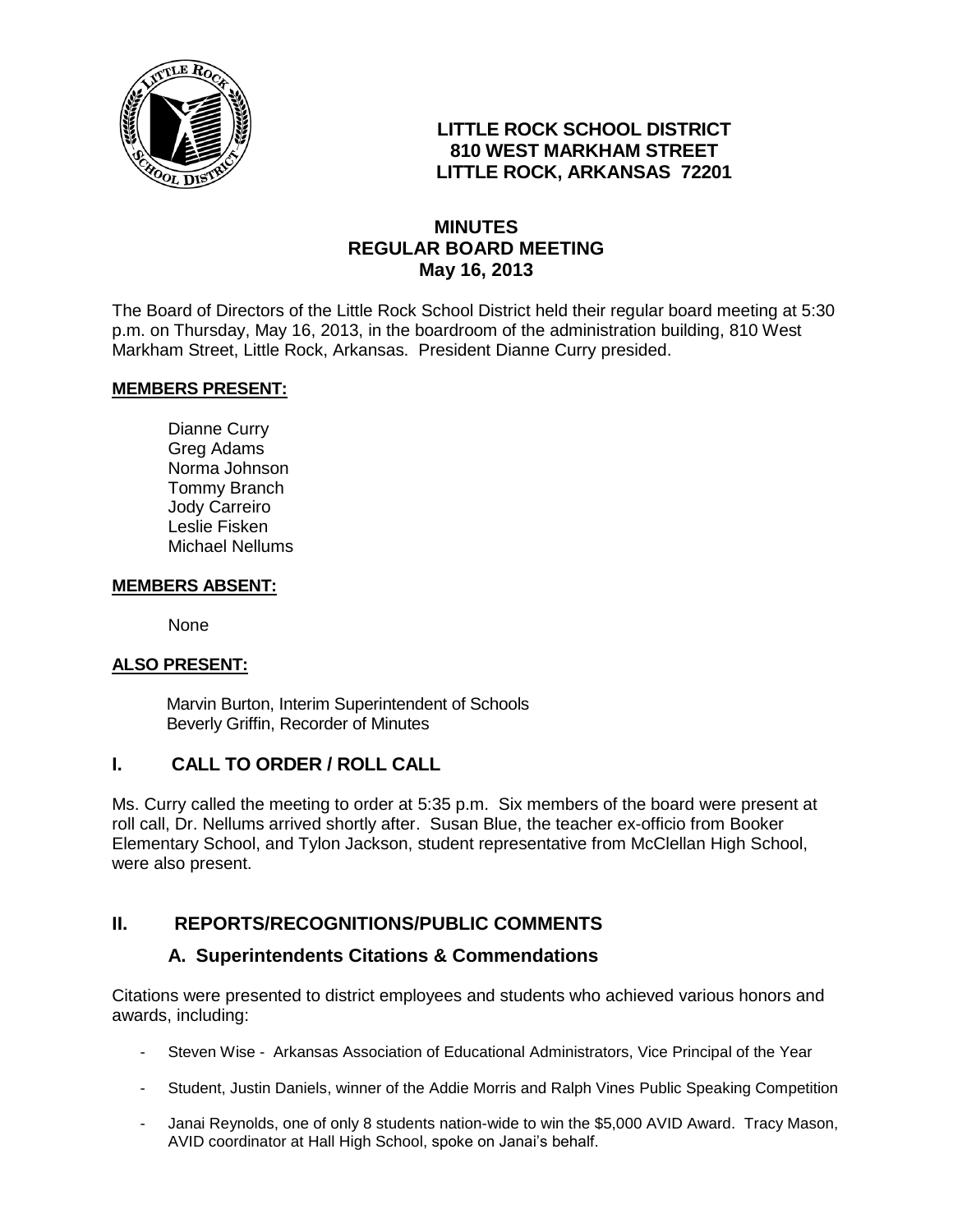Board Meeting May 16, 2013 Page 2

- The Central High School Madrigals won the *7A Best in Class Ensemble Award*
- Marcelline Carr and Vanessa Cleaver were both selected to serve in leadership roles in the Benjamin Banneker National Council of Teachers of Mathematics
- Lloyd Sain received his credentials as an executive associate certified instructional coach. He is also the Director of the Charles D. Moody Institute of the National Association of Black School **Educators**
- Brady McClintock, a student at Metropolitan Career and Tech Center received his industry certification as a welder
- The Central High School Memory Project was recently recognized and featured in *Southern Living* magazine

At the agenda meeting, Mr. Burton spoke regarding his attendance at the *Teacher of the Year Crystal Awards banquet*, the luncheon for support staff and the annual retiree's reception. He commended staff who participated in the planning for these annual events, and noted that 47 of the 101 district retirees attended the reception.

Recognition was also provided to school nurses, and Mr. Burton thanked them for providing primary health services to many of our students who do not have a family physician.

Students and staff at Rockefeller were recognized for a project which resulted in a book about the life of Former Arkansas Governor Winthrop Rockefeller.

Other recognition was given to:

- Evelyn Allen, Central High Social Worker, recognized for her organization of the annual Health Fair.
- Jennifer Lusk, Central High German teacher who was honored as the Arkansas Language Teacher of the Year
- Mason Collins and Thomas Downs, Henderson Middle School students, who won 2<sup>nd</sup> place in the Industrial Engineering Challenge at the U of A, Fayetteville.
- Henderson Middle School students, who were winners in the AAIM Media Festival included: *Khariana Hobbs, Keiyana King, Kamari Ardison, Raven Freeman, Roy Hatcher, Miranda Marshall, Deshu Richardson, Maria Hernandez, Kameron May, Joseph Cranford, Brittany Jackson, Malik Carr, Ceandra Gaines and Lance White*
- McClellan High School students who were winners in the Rotary Oratorical Essay Contest, included: *Maraya Warren, Rachel Lewis, William Lemonds , Brittney Threatt, and Kyle Miller*

Recognition was given to all district volunteers who collectively provided over 825,000 service hours this school year. In addition, Debbie Milam and Tammy Blaylock were present to recognize recipients of the Presidential Volunteer Service Awards.

Certificates were presented to the ex officio representatives, Susan Blue from Booker Elementary and Tylon Jackson, student at McClellan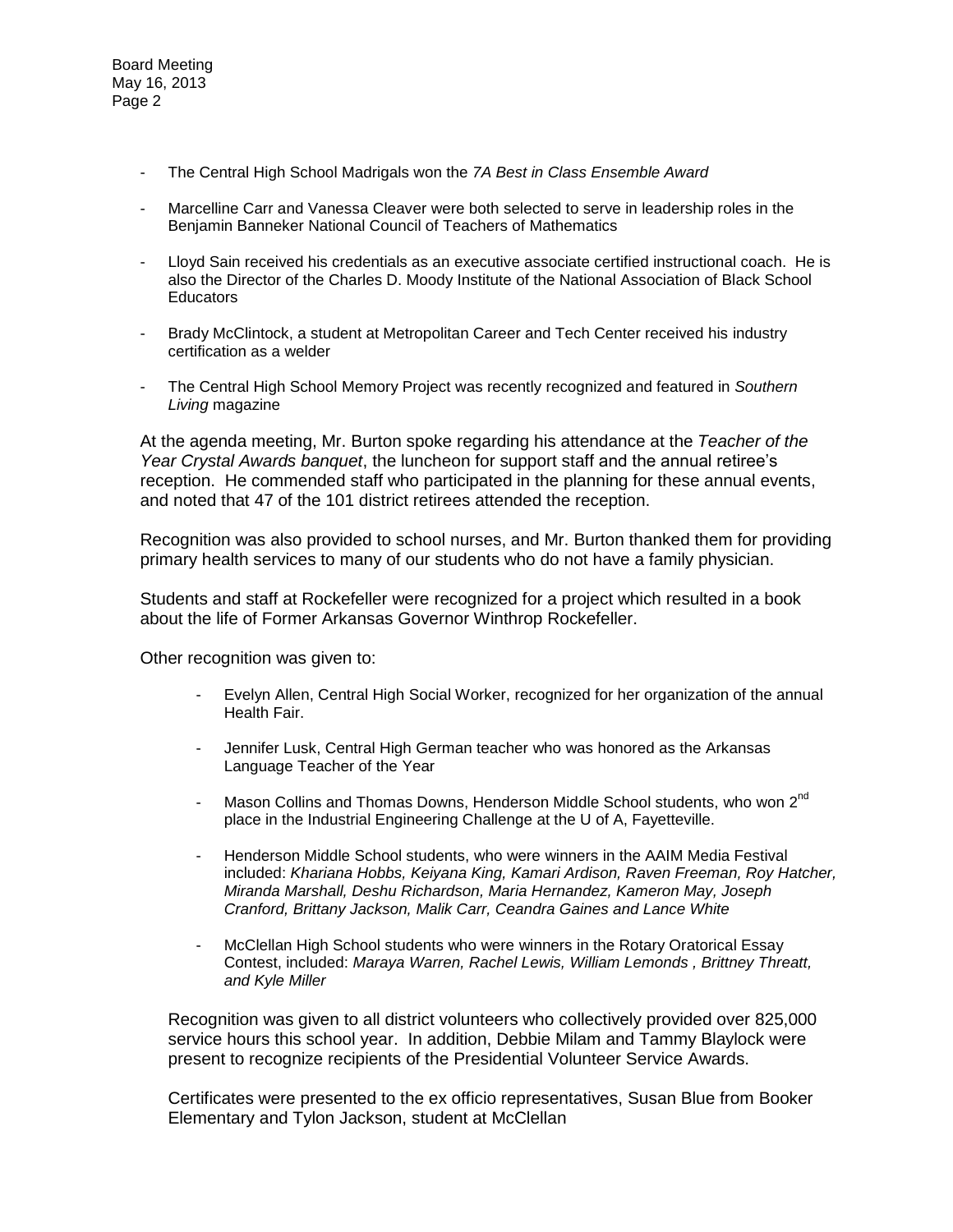Board Meeting May 16, 2013 Page 3

### **B. Remarks from Citizens**

None.

## **C. Donations of Property**

Student ex officio Tylon Jackson read the donations as listed in the following chart. Ms. Fisken moved to accept the donations. Ms. Johnson seconded the motion, and it **carried unanimously**.

| <b>SCHOOL/DEPARTMENT</b>                   | <b>ITEM</b>                                                                                    | <b>DONOR</b>                                              |
|--------------------------------------------|------------------------------------------------------------------------------------------------|-----------------------------------------------------------|
| Central High School                        | Donation of snacks valued at \$320.00<br>for the health fair                                   | J & M Foods                                               |
|                                            | Donations to the baseball program:                                                             |                                                           |
|                                            | \$50.00 cash                                                                                   | Newel L. Stillwell, Jr.                                   |
|                                            | \$50.00 cash                                                                                   | Dr. Robert B. Kennedy                                     |
|                                            | \$250.00 cash                                                                                  | Mr. Kevin Mosley                                          |
| Fair High School                           | \$1,500.00 cash for the Environmental<br><b>Science Activity Fund</b>                          | National Wildlife Federation                              |
|                                            | \$1,000.00 cash for student incentives                                                         | Best Buy, Inc.                                            |
| <b>Franklin Elementary</b>                 | \$100.00 cash to the Garden Club                                                               | Ms. Nancy Welsh                                           |
|                                            | \$50.00 cash to purchase mulch                                                                 | Charles Wray, Wray Therapy<br>Services, Inc.              |
|                                            | \$1,000,00 cash to the media center to<br>purchase new books                                   | NEA Read Across America                                   |
| Hall High School                           | \$600.00 cash toward framing the boys<br>and girls 6A basketball championship<br>photos        | Ms. Phyllis Carruth                                       |
|                                            | \$130.00 cash to be applied to senior<br>assessments                                           | Akbar Williams & Associates<br>Legal Services Corporation |
|                                            | \$250.00 cash toward the purchase of<br>boys & girls 6A state basketball<br>championship rings | St. Mark Baptist Church                                   |
|                                            | \$100.00 cash toward the purchase of<br>boys & girls 6A state basketball<br>championship rings | Bethlehem Baptist Church                                  |
| <b>LRSD Gifted &amp; Talented Programs</b> | \$100.00 cash for the Destination<br>Imagination Program                                       | Mr. Eldridge E. DeVault                                   |

#### **DONATIONS**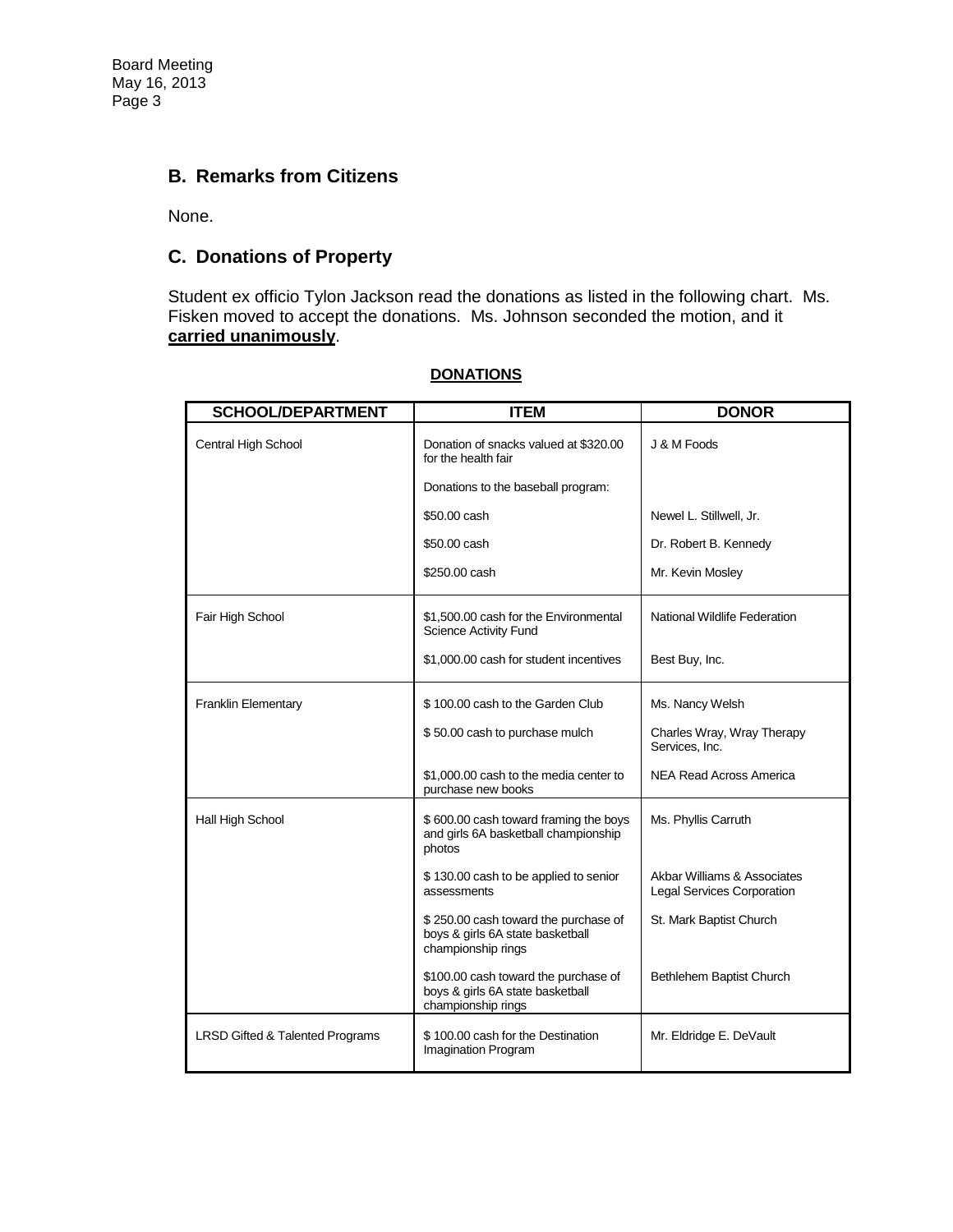# **D. Legal Update**

At the agenda meeting, Mr. Heller asked the board to consider inclusion of a resolution requesting an exemption under the School Choice Act of 2013. Act 1227 allows students who are residents of the LRSD to apply for transfers to another school district. The Act allows a provision for a school district to annually declare an exemption if they are under a desegregation or federal court order. A Resolution to that effect was prepared and presented for approval. Action on this item is reported later in these minutes.

Earlier in the week, there was a news report regarding an order issued by the Eighth circuit in the School Choice lawsuit. The LRSD had filed as a friend of the court and participated in oral arguments in January. The Court had requested a supplemental brief by May 22 to address the various choice issues and whether it is now moot based on the new law which became effective April 16.

## **E. Cloverdale Aerospace Charter Middle School Presentation**

Suzi Davis introduced students from the Cloverdale Middle School broadcast journalism class. Devonte Jones and Kenny Swope were present, as well as their teacher Mr. James Knight. They presented a video which was produced at Cloverdale.

## **F. Little Rock PTA Council**

Ms. Curry reported on attendance at this year's PTA Council spring luncheon. She thanked the PTA and other volunteers in the district.

### **G. Little Rock Education Association**

No report.

### **III. REPORTS AND COMMUNICATIONS**

### **A. Remarks from Board Members**

Mr. Carreiro commented on the recognitions, awards and citations given earlier in the meeting, also commending the teachers honored at the *Teacher of the Year Crystal Awards* banquet. He also remarked on the four teams from the LRSD which would be travelling to the national Destination Imagination competition in Knoxville, TN. Gibbs Elementary is sending two teams, Carver Elementary and Forest Heights Middle School are each sending one group. He closed by congratulating all of the 2013 graduates.

Mr. Branch also commended the high school graduates, with special emphasis on those graduating from J.A. Fair, his alma mater. He also congratulated all of this year's retirees and thanked them for their service to the LRSD.

Ms. Johnson encouraged parents to stay focused on what is needed to best serve their children. She also congratulated the students graduating next week.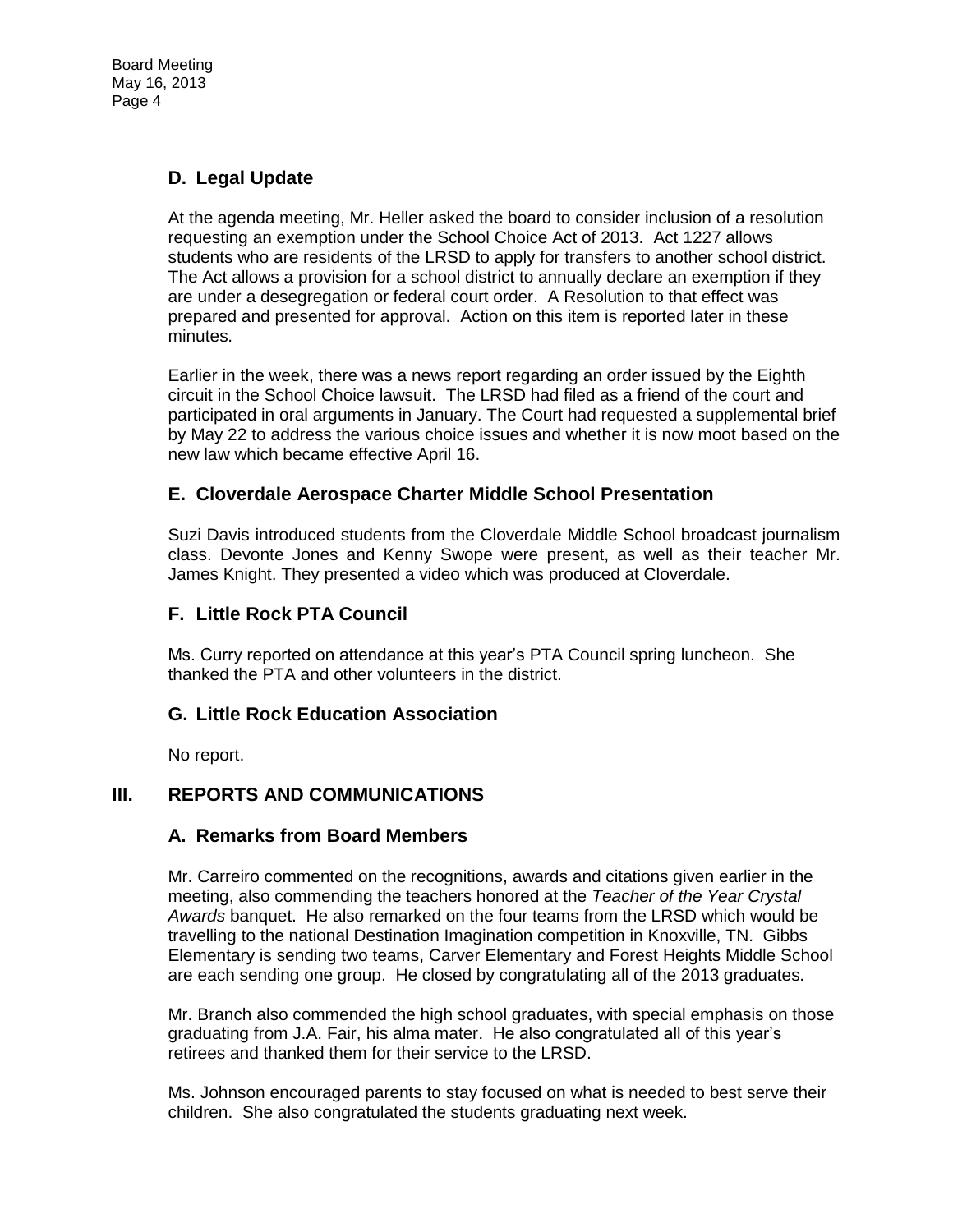Mr. Adams thanked Mr. Burton, Mr. Bailey & Mr. Glasgow for their leadership during the transition between superintendents. He reported that the LRSD was notified they had been awarded the school-based health clinic grant for Franklin Elementary School. This grant is evidence of collaborative efforts between the LRSD grant writer, the health services coordinator, facilities personnel, the principal at Franklin, members of the community, and Arkansas Childrens' Hospital. The clinic will enhance opportunities for students to learn through quality student-focused physical and mental health services. He congratulated all parties who worked together to submit the grant request.

Dr. Nellums congratulated the seniors who had successfully accomplished their first lifetime goal. He reported he had received many calls from members of the community regarding recent board actions related to the equitable distribution of resources. He pledged to the citizens in Zone 2 he would work to ensure equitable resources are distributed across the district.

Ms. Fisken congratulated this year's seniors. She also thanked Mr. Burton, Mr. Glasgow, Mr. Bailey and Dr. Suggs for their teamwork, noting it was obvious they worked well together. She commended the graduating seniors and noted the numerous activities being held to celebrate the end of the year. She reported she would be wearing school t-shirts to board meetings, with tonight's shirt being from Pulaski Heights Middle School.

Ms. Curry thanked Mr. Becker for his work coordinating Computer Power Day, which was held the previous weekend at Metropolitan Career & Technical Center. She congratulated the students graduating from the ACC program, and reported she had attended their commencement ceremony last week at Greater Second Baptist Church.

### **B. Update: Summer School 2013**

Pamela Smith reported briefly on summer school opportunities within and outside the LRSD. A listing will be posted on the LRSD website and information is being distributed in the schools.

Dr. Mitchell reported approximately 3,500 elementary students would attend a summer program; approximately 1,000 secondary students would attend summer school.

### **C. Internal Auditors Report**

The monthly auditor's report was provided in the board's agenda. No additional information was requested.

### **IV. APPROVAL OF ROUTINE MATTERS**

### **A. Resolution: Artistry in the Rock – Dr. Morris L. Holmes Scholarship**

Mr. Carreiro reported on this year's *Artistry in the Rock* celebration and the successful presentation of student talent. He commended the over 700 student performers, the students who assisted in serving many support roles, and the students from Metropolitan who prepared and served refreshments. Approximately 1,450 students attended and viewed the exhibits.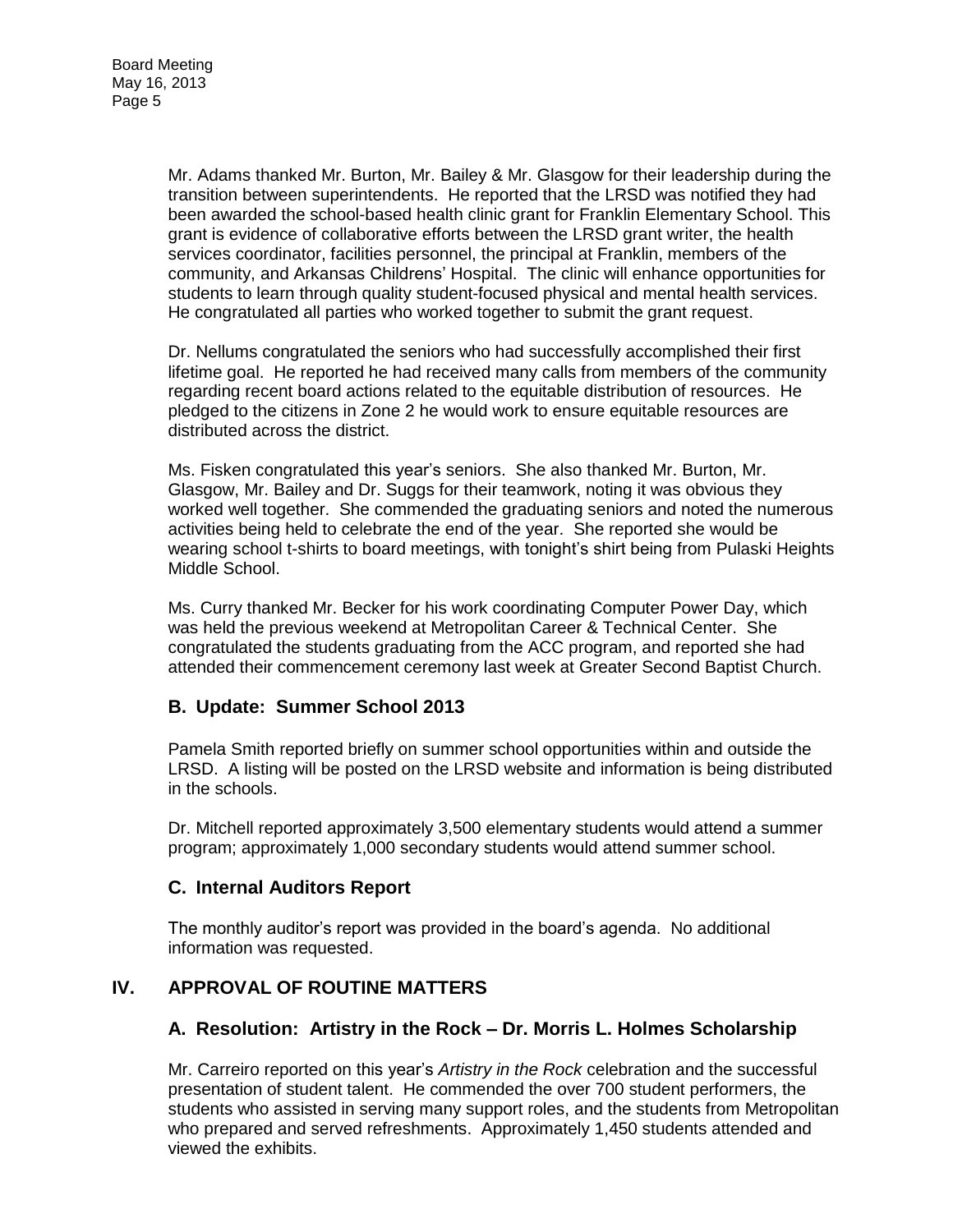He thanked the planning committee for their tireless efforts to make this event successful. He served as the Board's representative on the committee, and named each of the individuals who served.

From the administration:

- Dr, Sadie Mitchell, Dr. Dexter Booth, Dr. Cheryl Carson, Dr. Danny Fletcher, Donna Creer, Pamela Smith, Debbie Milam, Shoutell Richardson, and especially Dr. I.J. Routen for her leadership.

The music crew consisted of:

- Sarah Vanlaan from Wakefield, Brittany Beshears from Otter Creek, Scott Bassham from Wakefield, Jherritan Dukes from Meadowcliff, Jose Holloway, from Chicot and Otter Creek, Boyce Pearson from Dodd, and Frank Williams from Mabelvale Elementary.

The art crew consisted of:

- Cheryl Gilstrap from Wakefield, Kimberly Johnson from Dodd, Sharon Boyd-Struthers from Rockefeller, Loni Rainey from Parkview and Stacey Mitchell from Central.

Mr. Carreiro read a Resolution recognizing Dr. Holmes for his support of the arts through the district's annual Artistry in the Rock celebration. He moved to approve the Resolution, Mr. Branch seconded the motion and it **carried unanimously**.

### **B. Board Meeting Dates, 2013-2014 School Year**

The board annually approves the calendar of meeting dates for the following school year. By policy, the second and fourth Thursday of each month are designated as regular meeting dates. There are several exceptions to the calendar for the 2013-2014 school year. Those exceptions are listed here:

- November (Thanksgiving break) 2nd and 3rd Thursday
- December (Winter break) 1st and 3rd Thursday
- March (Spring break) 2nd & 3rd Thursday
- May (high school graduations) 3rd & 5th Thursday

Ms. Fisken moved to approve the dates as presented. Mr. Branch seconded the motion and it **carried unanimously**.

### **C. Minutes**

Minutes from the regular board meeting held on April 25, 2013 were presented for review and approval. Ms. Fisken made a motion to approve the minutes; Mr. Branch seconded the motion and it **carried unanimously**.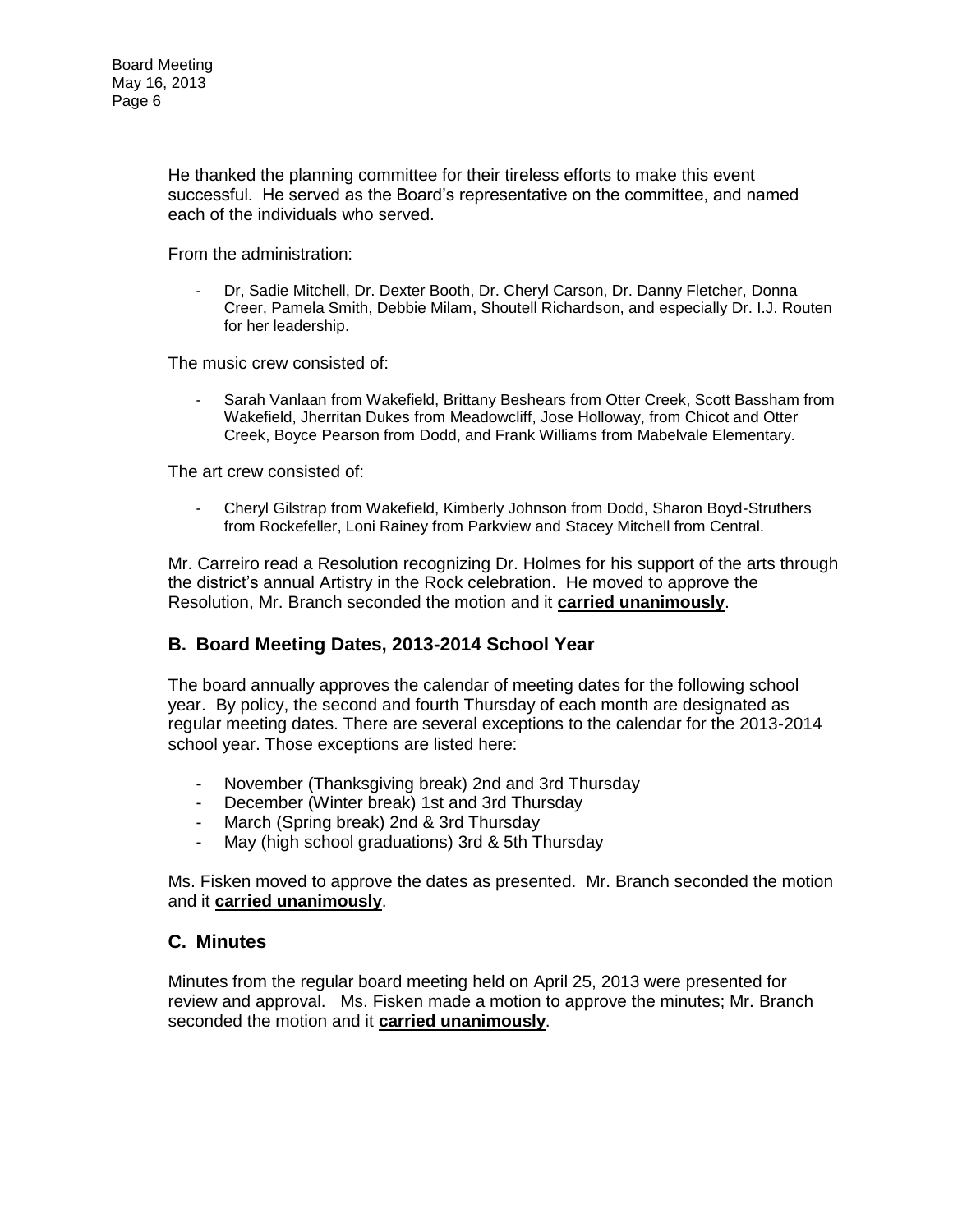## **V. GOVERNMENT AND PUBLIC AFFAIRS**

### **A. Resolution: Declaration of Exemption from Act 1227, Public School Choice Act of 2013**

Governor Mike Beebe signed into law Act 1227, the Public School Choice Act of 2013. Act 1227 would allow students who are residents of the LRSD to apply for transfers to another school district. The Act allows a school district to annually declare an exemption if they are under a desegregation or federal court order. At the agenda meeting, Mr. Heller reported to the board regarding Act 1227 and provided an update on litigation surrounding school choice issues.

Mr. Heller proposed a Resolution for board consideration to request an exemption as allowed by the law. That Resolution was provided for adoption, and the administration recommended approval. Mr. Carreiro made a motion to adopt the Resolution. Ms. Fisken seconded the motion and it **carried unanimously**.

## **VI. EDUCATIONAL SERVICES**

### **A. U.S. Department of Education – Grant Submission: School Leadership Program**

The School Leadership Program grant will support and assist in retaining principals by providing coaching and other professional development activities to increase their effectiveness as school leaders. The federal grant program focuses on instructional and management leadership as well as internship experiences to ensure schools are led by individuals who are well prepared to meet the increasingly tough demands of the school principal. The proposal will assist in establishing a pool of future principal leaders for the District as well as providing additional leadership preparation for current principals and assistant principals. The project period is for five years and if granted will provide \$750,000 - \$1,000,000 per year.

Linda Young reported on the grant and responded to questions from the board. Dr. Lloyd Sain serves as the lead person on the grant team. Ms. Fisken made a motion to submit the grant; Mr. Branch seconded the motion, and it **carried unanimously**.

### **VII. HUMAN RESOURCES**

### **A. Personnel Changes**

Routine personnel changes were printed in the board's agenda. It was noted there were 105 retirees as of May 2013. Ms. Johnson moved to approve; Ms. Fisken seconded the motion and it **carried unanimously**.

### **VIII. FINANCE & SUPPORT SERVICES**

#### **A. Meal Price Increases 2013-14**

Public school food service operations are required to break-even with revenue from all sources equal to annual reported operational costs. The Healthy, Hunger-Free Kids Act of 2010 requires school food authorities participating in the National School Lunch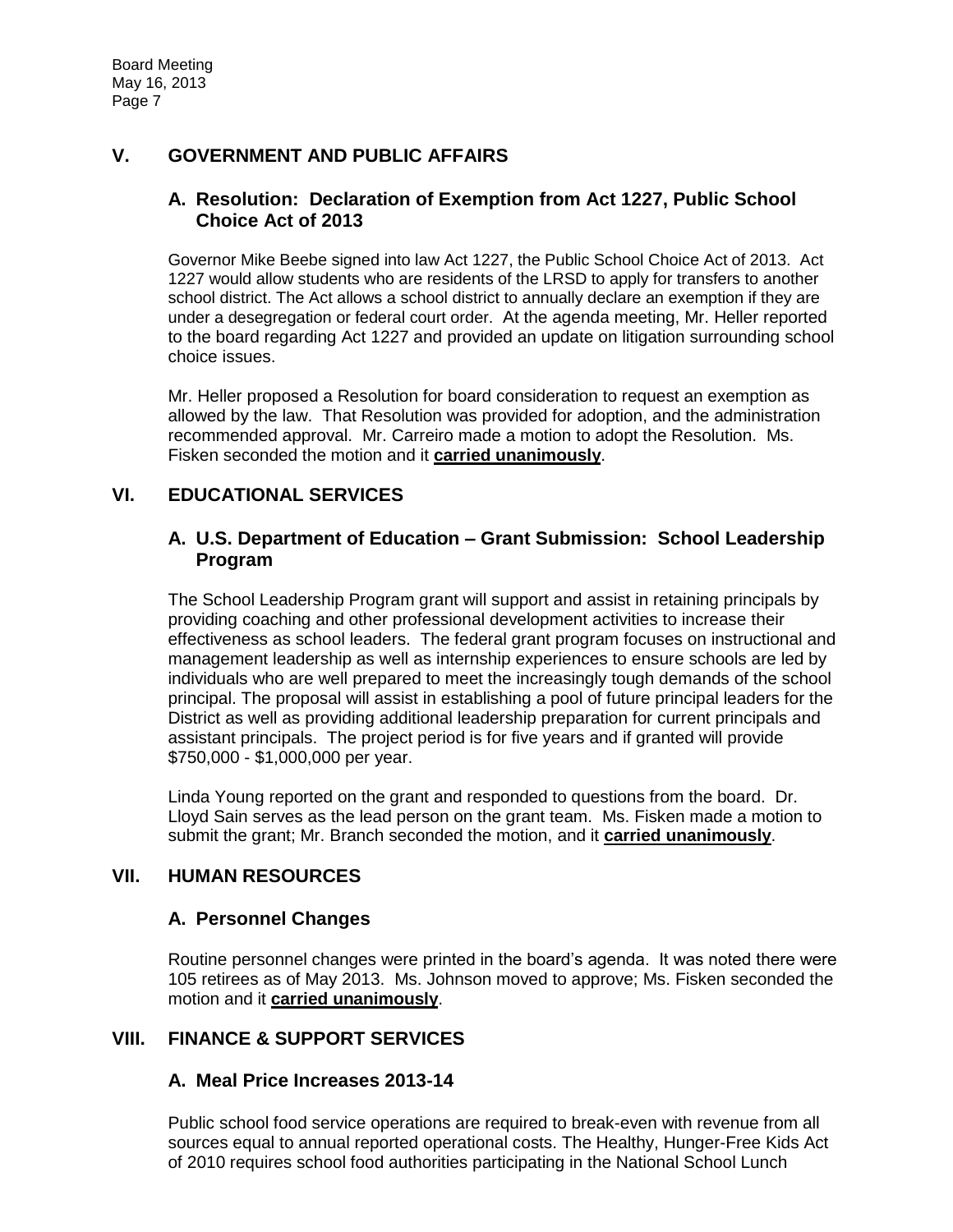Program to ensure sufficient funds are provided to the nonprofit school food service account for lunches served to students eligible for free or reduced price meals. The Act also requires school food authorities to compare and adjust, if needed, the weighted average price charged for lunches served to students not eligible for free or reduced price lunches to the highest Federal reimbursements provided for paid lunches utilizing the formula provided. The student breakfast and adult meal costs are proposed based on guidance provided by the Arkansas Department of Education, Child Nutrition Unit as a part of the Annual Agreement for Child Nutrition Programs.

Kelsey Bailey reported and responded to questions. The district's child nutrition department works to provide healthier choices in meals and implemented breakfast in the classroom. The reduced price category was eliminated so that students are either free or fully paid. The proposed increases are ten-cents (\$.10) for breakfast and lunch for students, and fifteen-cents (\$ .15) for all adult meals. The increases would be effective as of July 1, 2013.

Dr. Nellums moved to approve the recommendation. Ms. Johnson seconded the motion and it **carried unanimously**.

#### **B. First Student Contract Renewal**

The District has been under contract with First Student (formerly Laidlaw) since 1995. They were the awarded vendor resulting from an RFP done at that time; the contract had been extended several times since the original term expired. The current agreement expires June 30, 2013.

Mr. Bailey provided an update on the contract which had been presented for the board's consideration in April. The item was tabled while the administration provided additional information. An independent consultant, Transportation Advisory Services, was hired to review the contract and to make recommendations regarding renewing or rebidding. Their review determined that the District should accept the five year extension offered by First Student.

A new five year term agreement for school years 2014 – 2018 was negotiated with no increase in costs for the initial year and 2 percent increases in years two through five.

Mr. Carreiro moved to approve the First Student contract renewal. Ms. Fisken seconded the motion and it **carried unanimously**.

### **C. Monthly Financial Statements**

Mr. Bailey provided the monthly financial reports as part of the board's agenda. He reported receipt of revenue was a little slower than expected in April, however May is expected to return to normal revenue collections. His staff is involved in the annual budgeting process and all appears to be on track. He proposed budget worksessions for June and July, however no dates were set.